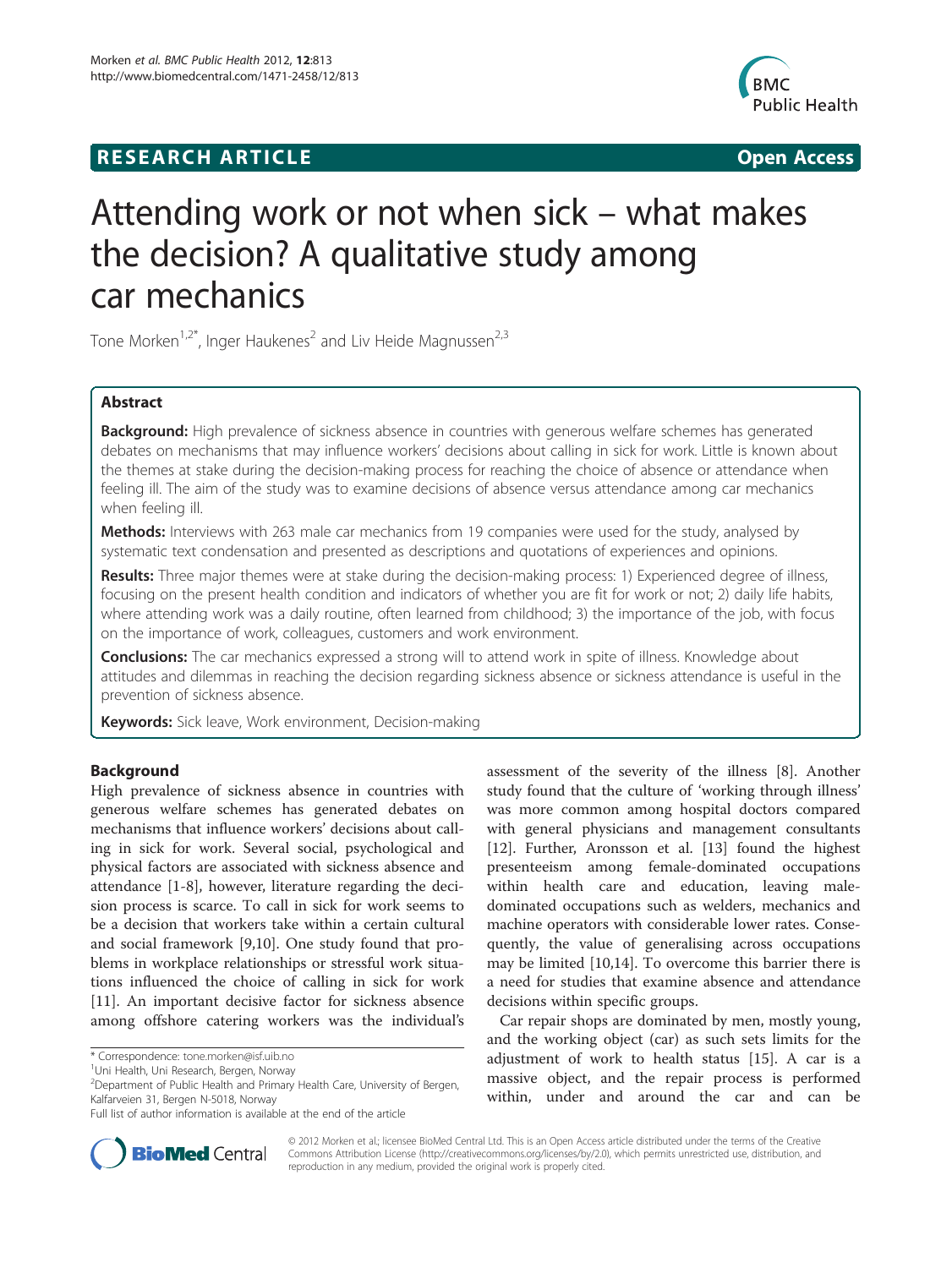characterised by the physical closeness to the working object. Also, the working object is not a flexible object and thereby demands bodily flexibility of the worker to make the repair process possible. The car repair industry has developed from being a traditional craft industry to using pneumatic tools, vehicle lifts and computerized diagnostics for engine defects. Despite these improvements, the work is physically demanding, and may be associated with sickness absence [[16\]](#page-6-0). Additionally, in modern car repair shops the repair process is highly accelerated. A car mechanic who solves a problem faster than scheduled gets a bonus in addition to his fixed salary. Consequently, adjustments of work to health by for example working at a slower pace may be difficult to carry out without risk of losing profits. A study among car mechanics found a higher risk of being absent from work when reporting shoulder and back problems [\[17](#page-6-0)]. Certain levels of musculoskeletal pain are inconsistent with performing vehicle repair work and may influence the decision of sickness absence or continued attendance. Probably the specific work environment of car mechanics influences the threshold for absence or attendance, especially when health status interferes with work performance.

In Norway, workers can apply self-certified sickness absence (12–24 days per year) or physician-certified sickness absence, dependent on the length of the absence. Employers are obliged to cover 100% of regular salary during the first 16 days of sickness absence, before the National Insurance Administration takes over the payment (100% covered) for a total of 12 months. Due to the generous benefit system, non-monetary work incentives may be important for workers' decisions of absence or attendance. However, we have little knowledge of how these decisions are reached by the individual [[18\]](#page-6-0) and whether the nature of work in specific occupations influence these decision processes.

The aim of this study was to examine decisions of absence versus attendance among car mechanics when feeling ill. The study may add insight into areas of consideration in the process of choosing absence or attendance.

# Methods

We obtained individual statements of decisions regarding absence or attendance when feeling ill from 263 male car mechanics in 19 companies through semistructured face-to-face interview. The Regional Committee for Medical Research Ethics in Western Norway approved the study.

The study was performed in 2007 as part of a larger semi-structured interview study of sickness absence among employees in car repair shops [\[19\]](#page-6-0). Invitations were sent to all car repair shops with membership in the

Occupational Health Service owned by the Automobile Association in Bergen, Norway  $(n = 20)$ . One company had an unexpected visit from a certification bureau on the scheduled day for interview and was not able to participate. The 19 participating companies covered largesized (100–200 employees), medium-sized (20–50 employees) and small-sized companies (< 20 employees). An information letter was distributed to all employees and an appointment was made with each company for interviews. The total population consisted of 927 employees. Of practical reasons, all employees present on the day of interview were included. 160 employees were not present the specific day. Of these, 42 were on sick leave and the rest had leave of absence or duty outside the workplace. Workers with poor English or Norwegian language skills were excluded  $(n = 10)$ . Of the remaining 757 workers, 95% participated in the main study. The subsample used in the current study was male car mechanics  $(n = 263)$ , a group of workers with relatively homogenous job content. Female car mechanics were excluded because the group was small  $(n = 4)$  and the study focused on a working context dominated by men.

Each interview lasted for a maximum of 20 minutes and was carried out in a separate room at the workplace in 2007. IH and one research assistant performed the interviews. IH interviewed and the assistant transcribed during the interviews, using a laptop. The main interviewer (IH) was present at every interview. In addition to information about gender, age, education, number of years in current company and in working life, information about sickness absence was requested. For the present qualitative study the following open-ended question was asked: 'What is decisive for choosing absence or attendance when you wake up in the morning, feel ill and wonder whether you should attend work or not?' Descriptive statistics regarding demographic data and sickness absence were performed. The open-ended question was analysed with systematic text condensation [[20,21\]](#page-6-0): (i) TM and IH read the transcription of the interviews to form a general view of the themes presented; (ii) units of meaning were identified and coded; (iii) the meaning in the coded groups was condensed, and; (iv) generalized descriptions reflecting the decisive theme for choosing absence or attendance among car mechanics were made.

# Results

Table [1](#page-2-0) shows the demographic characteristics of the participants. Half of the participants were between 17 and 30 years old. The mean number of days of selfcertified sickness absence the past year was 2.3 (range  $0-12$ ).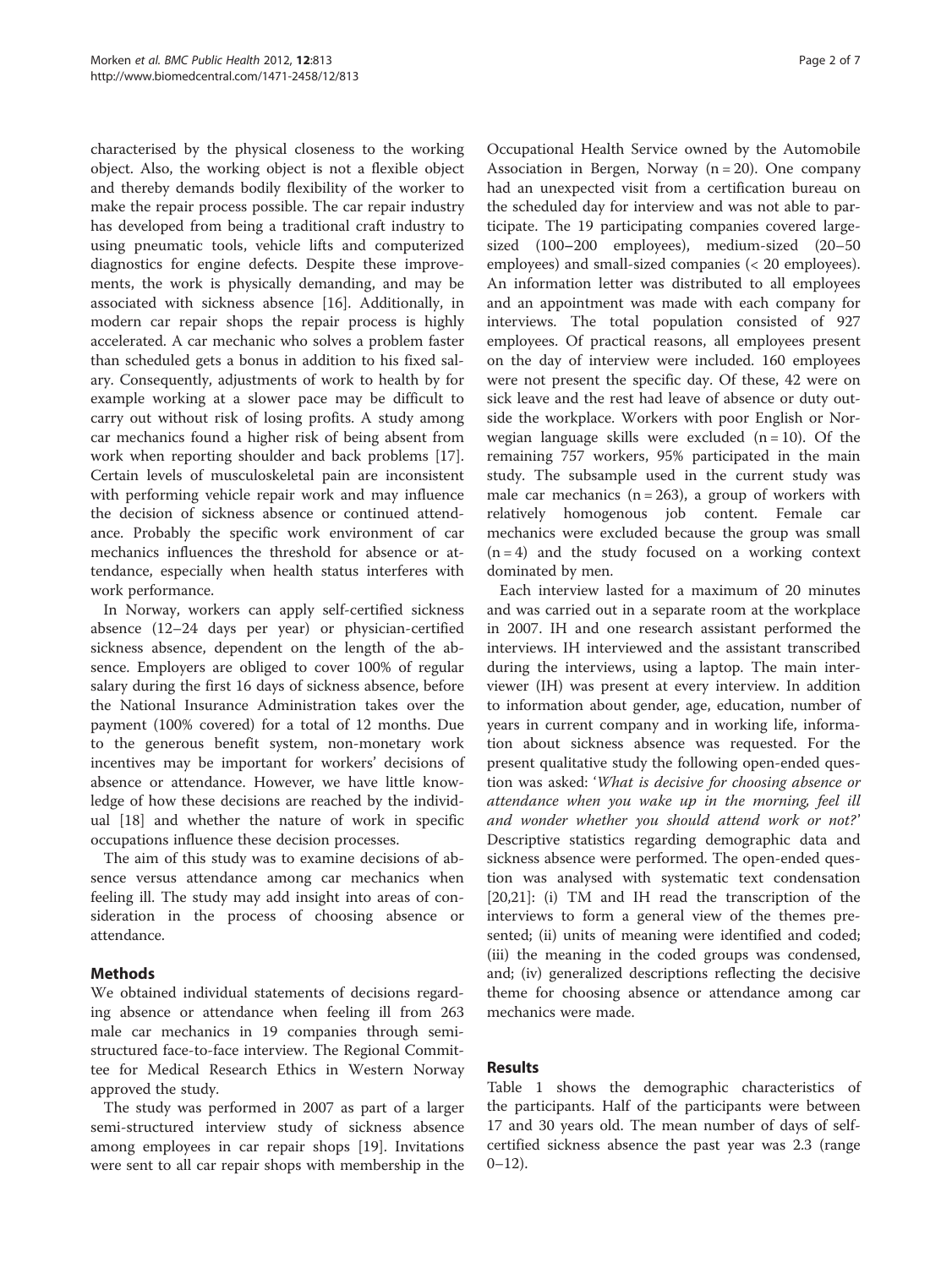<span id="page-2-0"></span>Table 1 Description of the study sample  $(n = 263)$ 

|                                       | Median | Mean | SD   | Min.-max. |
|---------------------------------------|--------|------|------|-----------|
| Age                                   | 29.0   | 31.8 | 124  | $17 - 65$ |
| Education (years)                     | 3.6    | 36.  | 13   | $0 - 7$   |
| Years in current company <sup>a</sup> | 5.0    | 8.8  | 10 O | $0 - 48$  |
| Years in working lifeb                | 8.0    | 122  | 124  | $0 - 47$  |

<sup>a</sup> Apprentice period included.

<sup>b</sup> Apprentice period not included.

Among the 263 car mechanics interviewed, eleven persons did not answer on behalf of own experiences, but rather presented general opinions and no information on their own decisions. This was not in accordance with our main research question. For the remaining 252 informants, we found three major themes at stake during the process of choosing absence or attendance when feeling ill (Figure 1);

1) Experienced degree of illness – as indicators of whether you are fit for work or not, 2) *daily life habits* – the everyday habit of going to work, no matter what, and 3) the importance of the job  $-$  the necessity to finish work because of the responsibility towards customers and colleagues. In the following, the three categories with typical quotations will be presented.

#### Experienced degree of illness

For many informants, experienced degree of illness was decisive for choosing absence or attendance. The symptoms were interpreted in terms of severity and the

To be home, I have to feel really bad, either the back is damaged or I have migraine.'

Some workers worried about having a contagious condition. A car repair process may demand physical closeness of the workers involved, and this work situation was given as an example of possible danger of infecting the colleagues. If they had high fever or an illness that was contagious, then they decided to stay at home. Gastrointestinal complaints like vomiting and diarrhoea were other obvious reasons for staying at home.

The experienced degree of illness was often related to the functioning of daily life, tested for example by the ability to get out of bed, take a shower, dress and eat breakfast. The functional ability to work was evaluated in the perspective of the functional ability to do ordinary things at home. If it was possible to perform daily activities at home, then you could as well go to work. A statement by a man in his fifties illustrates how illness could be linked to functioning:

I stay at home only if I'm not able to get out of bed, for example if my chest is so tight that I have problems breathing – then I cannot work in an upright position.'

A group of workers said that they never reflected upon the question to call in sick, even if they had severe diseases. They perceived themselves as healthy individuals with little experience of illness and no need for calling in

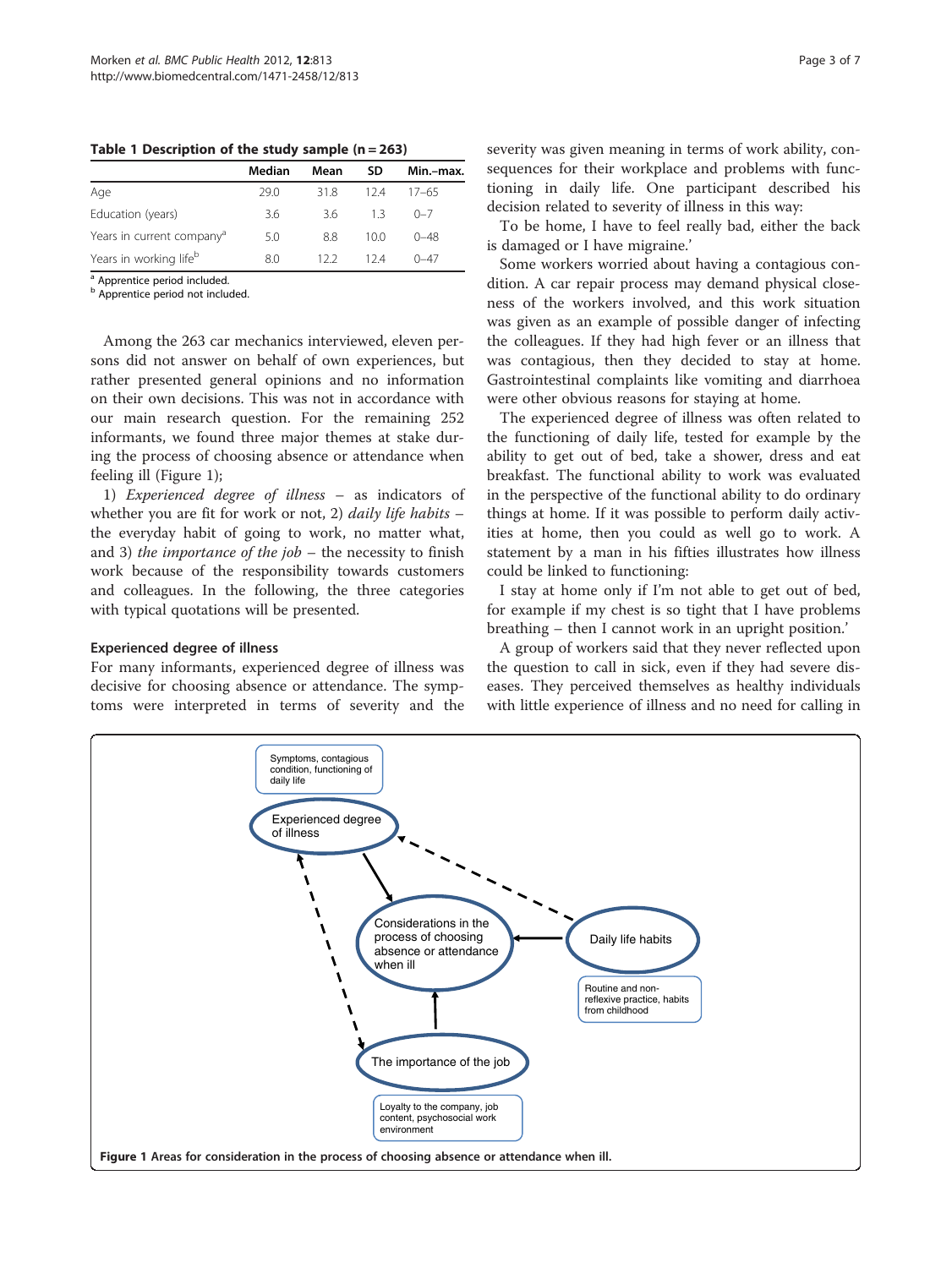sick: 'I am seldom, almost never, sick, so that thought doesn't cross my mind.' One man even told that his health was very good in spite of being diagnosed with rheumatoid arthritis. Even if this disease might frequently involve pain and disability, he never considered this as a reason for staying at home.

#### Daily life habits

A number of informants expressed that daily life habits governed the decision of absence versus attendance. The everyday practise of attending work was based on a routine, and not a result of reflection about their well-being. Early morning was not a time for decision-making, more a time of tiredness and unease. The consequences of attending work no matter what, were often reflected upon later. Some informants experienced improved health during the working day while other realised that staying at home would have been better. A typical quote about this behaviour was stated by a man in his thirties:

'In the morning I do not feel that much, I just go to work. However, arriving at the workplace, I feel I should have stayed at home. I do not think about this in the morning. Then, I am on autopilot.'

Others told us about habits from childhood that they applied in their present work. These informants emphasised that the habits were acquired in the family. One car-mechanic, aged nearly fifty, said:

I always go to work. I've been raised believing you should be sick before staying at home. A faint headache or an ordinary cold is no reason for staying at home. From the age of eight I had to work on the farm every morning before school. I got up early every morning to work.'

# The importance of the job

Statements in the third category, the importance of the job, dealt with attendance incentives that pulled the employees towards work. The main incentives were loyalty to the company, job content and psychosocial work environment, with focus on colleagues, customers and company. The statements often addressed the negative consequences of being absent from work. A twentyyear-old man put it this way:

'... I am thinking.... I'll have to be at work. There are tasks booked for me that I have to do. If not, we risk losing the customers, and that will affect my colleagues.'

Job satisfaction also promoted work attendance in spite of sickness. Attendance was highly valued and described as a feeling of well-being, making absence less 'I attend work if I have a headache or whatever. I'm satisfied with my work - nice colleagues.'

The opposite view was also expressed, though rarely. A few workers described that job dissatisfaction could bring forth decisions of sickness absence. A thirty-sevenyear-old mechanic put it this way:

'Sometimes I am fed up, there is not much praise here.... That's one of the reasons for calling in sick, when you're really not *that* sick. The job I had before.... was very different, no sickness absence for five years. Job satisfaction is important in relation to absence.'

In general, the informants emphasized either "experienced degree of illness, daily life habits or the importance of the job" when reflecting on their main reasons for choosing absence or attendance when feeling ill. However, during the reflection the two remaining areas were often mentioned as influential. Decisions based on "daily life habits" could be influenced by the "experienced degree of illness", however, not before the worker had attended work and reflected on his illness. The "experienced degree of illness" was often influenced by "the importance of the job" and brought thus both areas into consideration as part of the decision process. Figure [1](#page-2-0) illustrates possible combinations of the three areas of consideration.

# Discussion

This is the first qualitative study that examines decisions of absence versus attendance when feeling ill among male car mechanics. We found three themes at stake during the decision-making process: 1) Experienced degree of illness, 2) daily life habits, and 3) the importance of the job.

The strength of this study is the use of an open-ended question about decisive themes for absence or attendance at work when feeling ill. Such a question can provide a deeper insight into the process of calling in sick than closed answer surveys can. However, because this question was part of a study with several other questions, the possibility of follow-up questions was limited, and the answers may therefore reflect intuitive responses, rather than thorough reflections. The dilemma of choosing absence or attendance when feeling ill may be a relevant issue for other employees. However, the generalizability is limited, as the absence–attendance culture is probably deeply embedded in organisational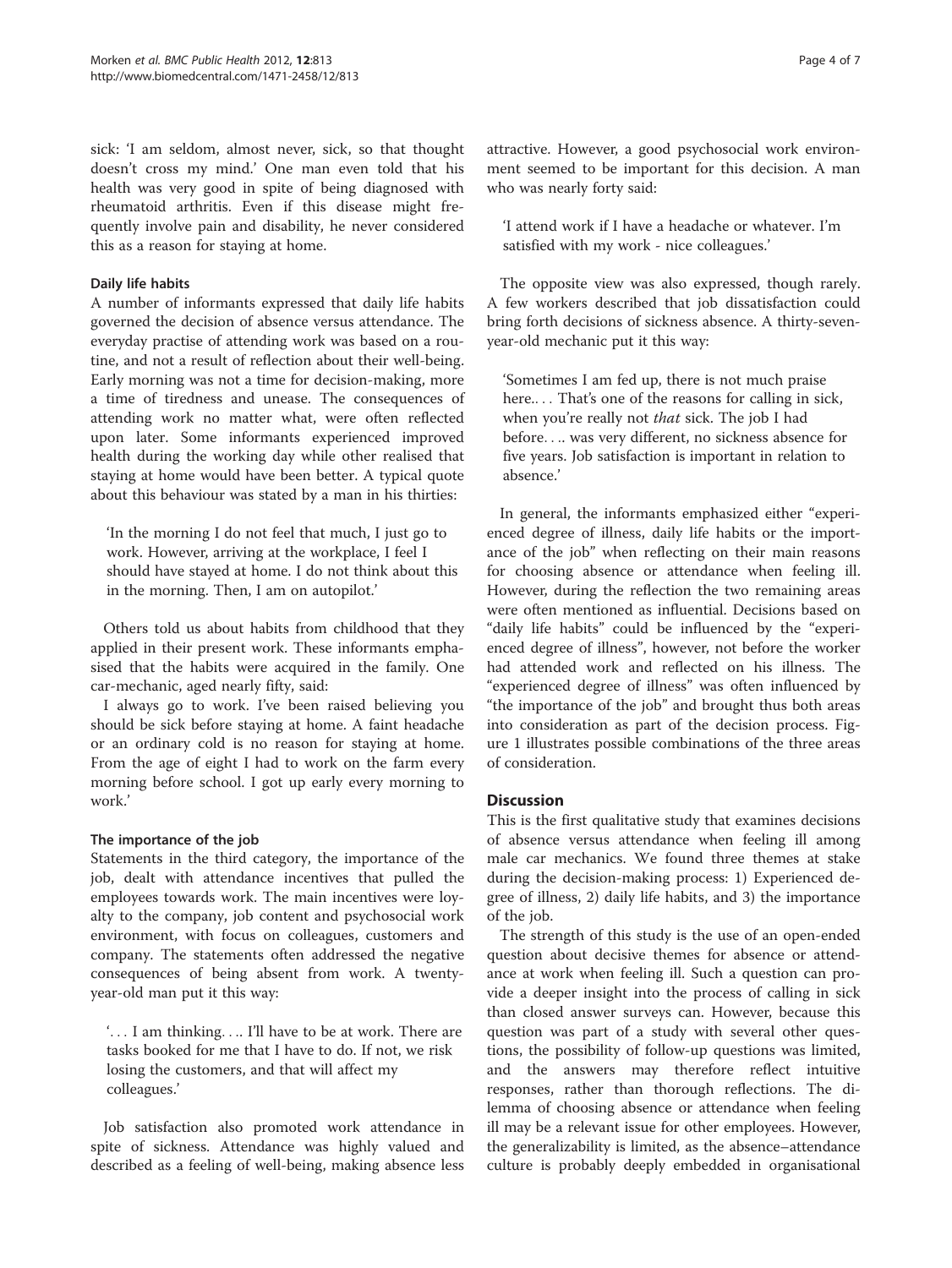practice [[22](#page-6-0)]. The study involved only men, and women might have had other experiences and other areas for consideration than what was found among men, for example due to gendered roles in child care and domestic work. In contrast to studies with similar questions, the informants in the current study were not selected because of their illness or sickness absence [[18,23\]](#page-6-0). All informants were present at work and reflected on previous experiences of illness and the possible dilemma of attending work or not. Consequently, we do not know their actions, but rather their attitudes to such situations. Of practical reasons, all workers on sickness absence on the day of interview were not included in the study. This is a limitation, as the current sample has to rely on the memory of reporting ill. The present workers may also be selective for those who decide to attend work even if they feel ill. The workers on sickness absence might differ from the present informants regarding decisions of absence versus attendance and therefore might have offered valuable experiences that would have been particularly relevant for the question in our study. Another possible limitation is related to the finding that informants seldom presented negative sides of themselves, such as socially incorrect behaviour [\[24\]](#page-6-0). Hence, there might be a bias due to the informants' desire to make a good impression.

The first theme identified when considering absence or attendance dealt with the experienced degree of illness as perceived by the informants the morning in question. This is in line with the findings in a qualitative study among offshore catering workers [[8\]](#page-5-0), where the participants expressed that the severity of their health conditions, for instance if it was contagious, was decisive for staying away from work. Several informants in our study presented symptoms to illustrate the experienced degree of illness. High fever, vomiting and diarrhoea were considered incompatible with work attendance, thus making a decision of absence versus attendance unnecessary. Decision of work attendance seemed to be based on ability to perform daily life activities at home, which was equated with the ability to work. Therefore, this category may not be specific for car mechanics, but indicate that a norm of legitimate absence is in play. However, the presented illnesses differ from those reported in other studies of presenteeism or absenteeism. The most frequent causes of sickness absence are found to be musculoskeletal pain, fatigue and slight depression [\[13](#page-6-0)]. In Norway, causes of absence are dominated by musculoskeletal disorders and mental disorders [[25,26\]](#page-6-0). Among car mechanics, musculoskeletal problems are found to be associated with absence from work [[17](#page-6-0)]. Surprisingly, our informants focused neither on musculoskeletal nor mental disorders. This observation may indicate that the symptoms described are

associated with self-certified sickness absence. Although the causes of self-certified sickness absence in Norway are unknown, they are probably dominated by flu and cold [\[27\]](#page-6-0). Symptoms of viral infections have often an acute onset and a short duration and seldom require medical treatment. Musculoskeletal and mental disorders more often require medical advice and sickness certification. By consulting a doctor the workers may transfer the decision and potential dilemma of sickness absence versus sickness attendance to a professional.

Daily life habits were the second theme identified in this study. In nearly all cases the outcome of habits was sickness attendance. According to the push-pull model of motivation developed by Gambetta [\[28\]](#page-6-0), daily life habits may be interpreted as a push factor. Behaviour based on norms, traditions or class values is described as non-reflexive and 'pushes the individual from behind'. Strict work-attendance standards and internalized workduty norms seem to promote the sickness attendance practice. This phenomenon is also found in other studies of sickness absence and sickness attendance [\[24\]](#page-6-0). Workers with conservative attitudes towards absence have been found to prefer sickness attendance [[1\]](#page-5-0). A study describes the father who 'never took a day off from work due to illness' as influential in men's account of common health problems and work [[29\]](#page-6-0). The typical descriptions of habits in the family and during childhood indicate that the daily life habits may be of general relevance and not related to the specific occupation of car mechanics. However, even though not explicitly expressed by the informants, the individual behaviour is also assumed to be constrained by the social influence and the absence culture of the organization [\[30](#page-6-0)].

The third theme, the importance of the job, may be interpreted as a kind of attendance requirement i.e. the work have to be finished if negative consequences for customers and colleagues were to be avoided. According to the push-pull model of Gambetta [[28\]](#page-6-0), this fits well into the pull dimension. 'Pulled from the front' assumes that individuals act purposely in accordance with their intentions. Faced with multiple options, they will reflect and choose according to anticipated future rewards. In this case career interests and responsibility for work tasks, colleagues and customers may pull the person towards work despite of him feeling ill. Other models use both 'attendance incentives' and 'attendance requirements' [\[7](#page-5-0)] to label mechanisms that resemble the pull and push concepts employed by Gambetta. In the present study we use pull to signify that individuals are pulled towards work because their attendance is highly required [[24](#page-6-0)]. Sickness presenteeism seems to occur in small firms, where time pressure is prevalent and the replacement of an absent employee is difficult. In such an environment sick leave often has a negative consequence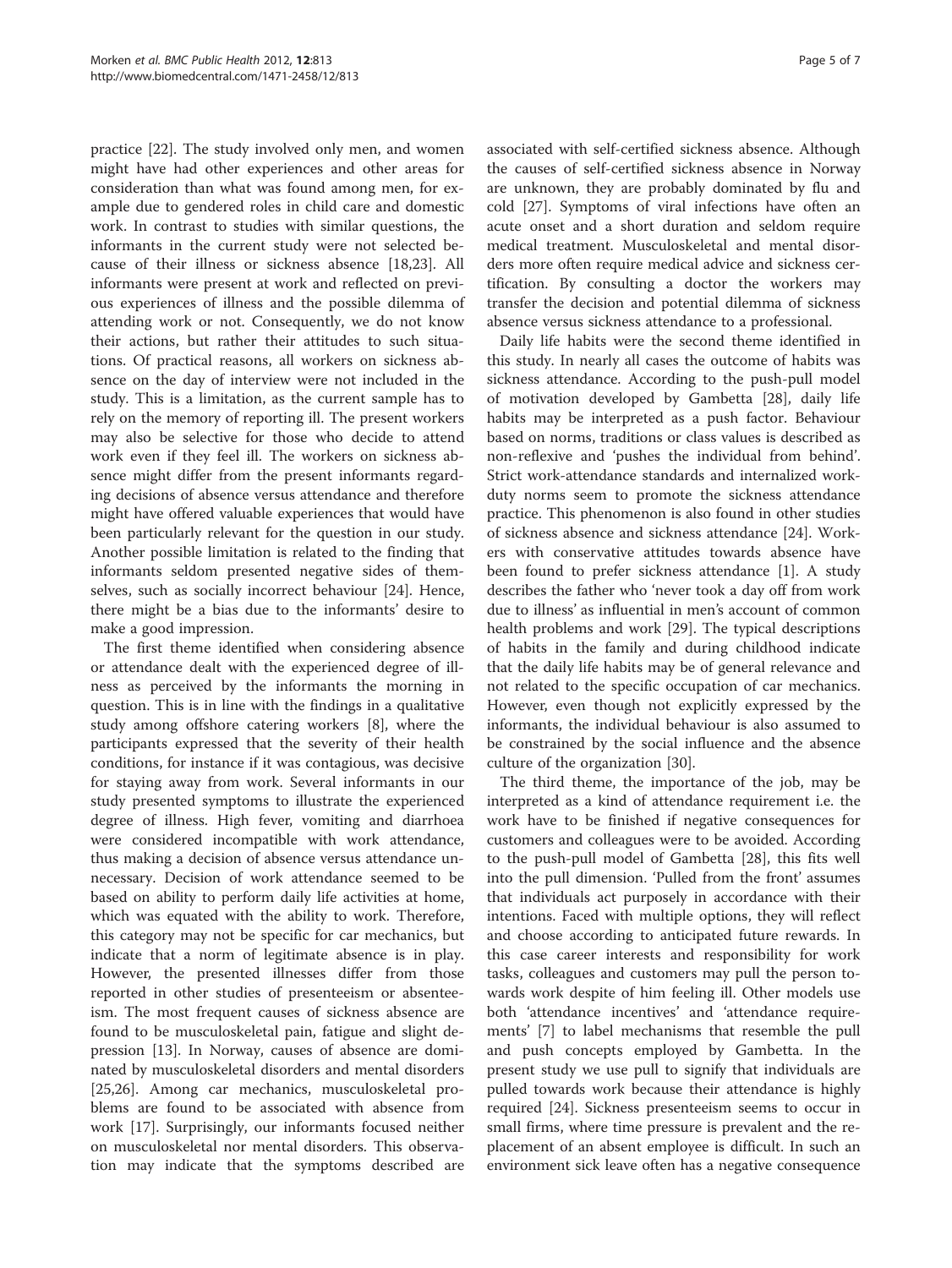<span id="page-5-0"></span>for the absentee, his colleagues or third parties [1,6]. The context of car mechanic work strongly reflects these characteristics. The study on offshore catering workers [8] also underscored the importance of specific job situations, for instance if they were onshore or offshore the day of decision. The findings support the general view of the work environment as important for decisions of sickness absence or presence. There is still limited knowledge about the impact of cultures in different occupations, and also possible gender differences. This should be studied further.

Many of the workers that presented themselves as healthy individuals seemed to experience minor illnesses, but did not express a dilemma regarding absence or attendance. It may be that individuals who characterise themselves as healthy hardly ever have health problems, or they may have an unusual high threshold for feeling sick. However, the mean age of 32 years in our study population indicates that these workers represent a healthy group.

The three themes of considerations in the process of choosing absence or attendance when ill are not assumed to be occur separately, even though the informants in our study seemed to have their primary focus on one of the themes. The relationship between "experienced degree of illness" and "the importance of the job" are supposed to be closely related and possibly dependent on the specific job context. Similarly, the "model of illness flexibility" by Johansson & Lundberg [7] describes the role of work specific factors "adjustment latitude" and "attendance requirement" in combination with "loss of function" in the choice between going to work or not when sick. The statements included in "daily life habits" might be expressions of "attendance requirement" that were not reflected on or made explicit by the informants. This hypothesis has to be followed up by more studies.

A strong motivation for work attendance dominated the decision process in all three areas for consideration in our study. The focus on attendance versus absence in case of sickness may be influenced by low age and a 'healthy worker effect' i.e. the phenomenon that unhealthy individuals are excluded from demanding work, whereas healthy individuals remain [[31\]](#page-6-0). However, the sickness absence among car mechanics is about the same as the mean sickness absence among Norwegian men [[27](#page-6-0)], which does not support the healthy worker effect.

# Conclusions

The car mechanics in the current study expressed a strong will to attend work and was reluctant to make the decision of calling in sick for work. We revealed three main themes at stake during the decision-making process of choosing absence or attendance when feeling ill: 1) Experienced degree of illness, 2) daily life habits, and 3) the importance of the job. Knowledge of attitudes and dilemmas in decisions regarding sickness absence and attendance, as added in this study, is crucial for promoting work attendance, avoiding harmful sickness attendance as well as harmful sickness absence. These decisions should be investigated further in other occupational contexts and among women.

#### Competing interests

The authors declare that they have no competing interests.

#### Authors' contributions

IH conceived the study and performed the interviews. All authors analysed the data, drafted and edited drafts of the manuscript. All authors read and approved the final manuscript.

#### Acknowledgements

This research received no specific grant from any funding agency in the public, commercial, or not-for-profit sectors. The authors would like to thank the following research assistants for their help in carrying out the interviews: Valborg Baste, Kristin Bondevik, Jorunn Kirkeleit, Bente E. Moen and Ole Jacob Møllerløkken. We also thank the car mechanics for their willingness to participate.

#### Author details

<sup>1</sup>Uni Health, Uni Research, Bergen, Norway. <sup>2</sup>Department of Public Health and Primary Health Care, University of Bergen, Kalfarveien 31, Bergen N-5018, Norway. <sup>3</sup>Faculty of Health and Social Sciences, Bergen University College, Bergen, Norway.

#### Received: 19 March 2012 Accepted: 19 September 2012 Published: 21 September 2012

#### References

- 1. Hansen CD, Andersen JH: Going ill to work-what personal circumstances, attitudes and work-related factors are associated with sickness presenteeism? Soc Sci Med 2008, 67:956–964.
- 2. Demerouti E, Le Blanc PM, Bakker AB, Schaufeli WB, Hox J: Present but sick: a three-wave study on job demands, presenteeism and burnout. Career Develop Int 2009, 14:50–68.
- 3. Feeney A, North F, Head J, Canner R, Marmot M: Socioeconomic and sex differentials in reason for sickness absence from the Whitehall II Study. Occup Environ Med 1998, 55:91–98.
- 4. Mohren DC, Swaen GM, Kant I, van Schayck CP, Galama JM: Fatique and job stress as predictors for sickness absence during common infections. Int J Behav Med 2005, 12:11–20.
- 5. van Rhenen W, Schaufeli WB, van Dijk FJ, Blonk RW: Coping and sickness absence. Int Arch Occup Environ Health 2008, 81:461–72.
- 6. Aronsson G, Gustafsson K: Sickness presenteeism: prevalence, attendance-pressure factors, and an outline of a model for research. J Occup Environ Med 2005, 47:958–966.
- 7. Johansson G, Lundberg I: Adjustment latitude and attendance requirements as determinants of sickness absence or attendance. Empirical tests of the illness flexibility model. Soc Sci Med 2004, 58:1857–1868.
- 8. Krohne K, Magnussen LH: Go to work or report sick? A focus group study on decisions of sickness presence among offshore catering section workers. BMC research notes 2011, 4:70.
- 9. Virtanen P, Vahtera J, Nakari R, Pentti J, Kivimaki M: Economy and job contract as contexts of sickness absence practices: revisiting locality and habitus. Soc Sci Med 2004, 58:1219–1229.
- 10. Dew K, Keefe V, Small K: 'Choosing' to work when sick: workplace presenteeism. Soc Sci Med 2005, 60:2273–2282.
- 11. Hultin H, Hallqvist J, Alexanderson K, Johansson G, Lindholm C, Lundberg I, et al: Work-related psychosocial events as triggers of sick leave – results from a Swedish case-crossover study. BMC Public Health 2011, 11:175.